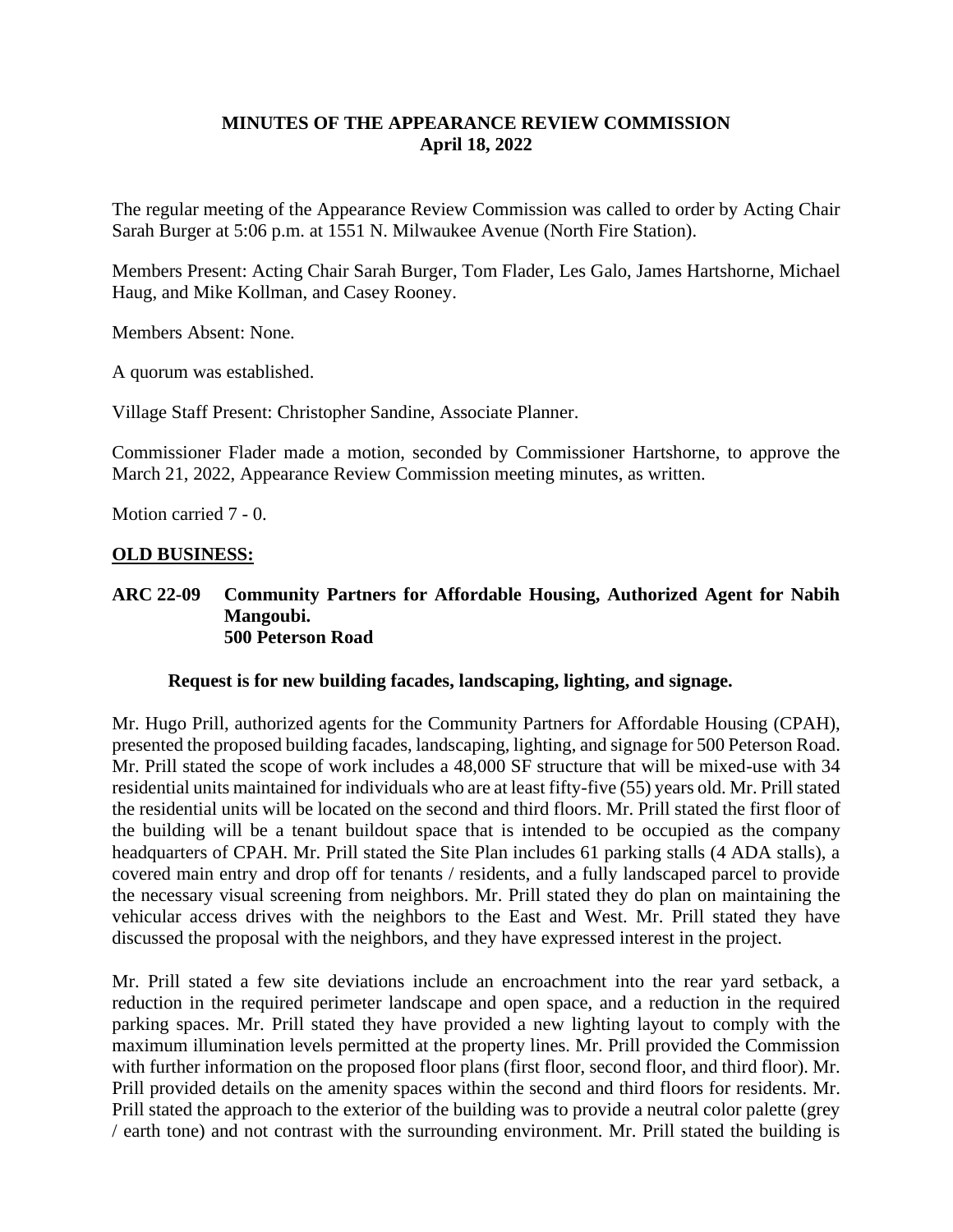## **Minutes of the April 18, 2022, Appearance Review Commission Meeting Page 2 of 13**

setback to be more in line with the neighboring buildings along Peterson Road. Mr. Prill stated the design intent is taken from mid-century modern to be more contemporary. Mr. Prill stated the color palette takes inspiration from wander woods and lighter color greys so that it is not as bold as it was shown to be originally. Mr. Prill showed the Commission each elevation. Mr. Prill stated the first floor will be primarily brick, because it is a substantial material that can wear well over the years. Mr. Prill stated the second and third floors will be a combination of fiber cement cladding, aluminum composite panels, and aluminum / metal planking that will have a wood grained texture. Mr. Prill stated a mechanical screen will be provided along the roof and it will be of Hardie-Board material.

Mr. Prill indicated their proposal includes three locations for signage on the property. Mr. Prill stated one freestanding sign will be located along Peterson Road and the necessary landscaping will be installed around the monument sign. Mr. Prill stated the sign will be multi-tenant, so the size of the sign does meet the Zoning Code maximum. Mr. Prill stated the materials of the sign will match the proposed building. Mr. Prill stated the other signage will be located on the building: (1) one on the third floor facing Peterson Road, and (2) one on above the main entrance to the tenant and residential lobby. Mr. Prill stated the covered entry will provide residents safety from the elements. Commissioner Galo confirmed the existing one-story building will be demolished.

Acting Chair Burger questioned if the applicant reviewed the Staff comments. Mr. Prill stated there were three (3) trees located on the property line and the species / condition are not desirable. Mr. Prill stated he believes his team has reached out to the adjacent owners to discuss removal of the trees. Commissioner Kollman requested clarity on where each material will be located on the building. Mr. Prill showed the Commission where each material will be installed.

Commissioner Kollman questioned the location of the refuse container. Commissioner Kollman stated it seems very congested with the rest of the logistics on site. Mr. Prill stated they had originally proposed a dedicated trash enclosure separate from the rest of the building, but they ran into area constraints. Mr. Prill stated the trash room will store the trash containers inside until the day of trash pickup. Mr. Prill stated the facility maintenance team will bring out the trash containers and bring them back inside after pickup. Mr. Prill stated the original layout on site has a connection to the neighboring property to the East. Mr. Prill stated they would like to maintain the drive connection and the number of parking spaces to the East. Commissioner Flader questioned what will happen when the neighbor sells their property, and the new property owner does not honor the connection agreement. Mr. Prill stated there will need to be a conversation with the neighbor about access. Commissioner Rooney questioned if a fence will be installed around the development. Mr. Prill stated there are requirements for a visual screen that will be achieved through landscaping. However, Mr. Prill stated there will not be a fence installed. Mr. Prill noted that there is significant landscaping to the North of the development that acts as a barrier from the subject property and the residential properties immediately to the north. Commissioner Rooney stated she is concerned with neighboring businesses taking the parking of the subject property. Mr. Prill stated most of the parking spaces will be allocated to the residents, but signage will be required to ensure that users understand who the parking spaces are intended to serve.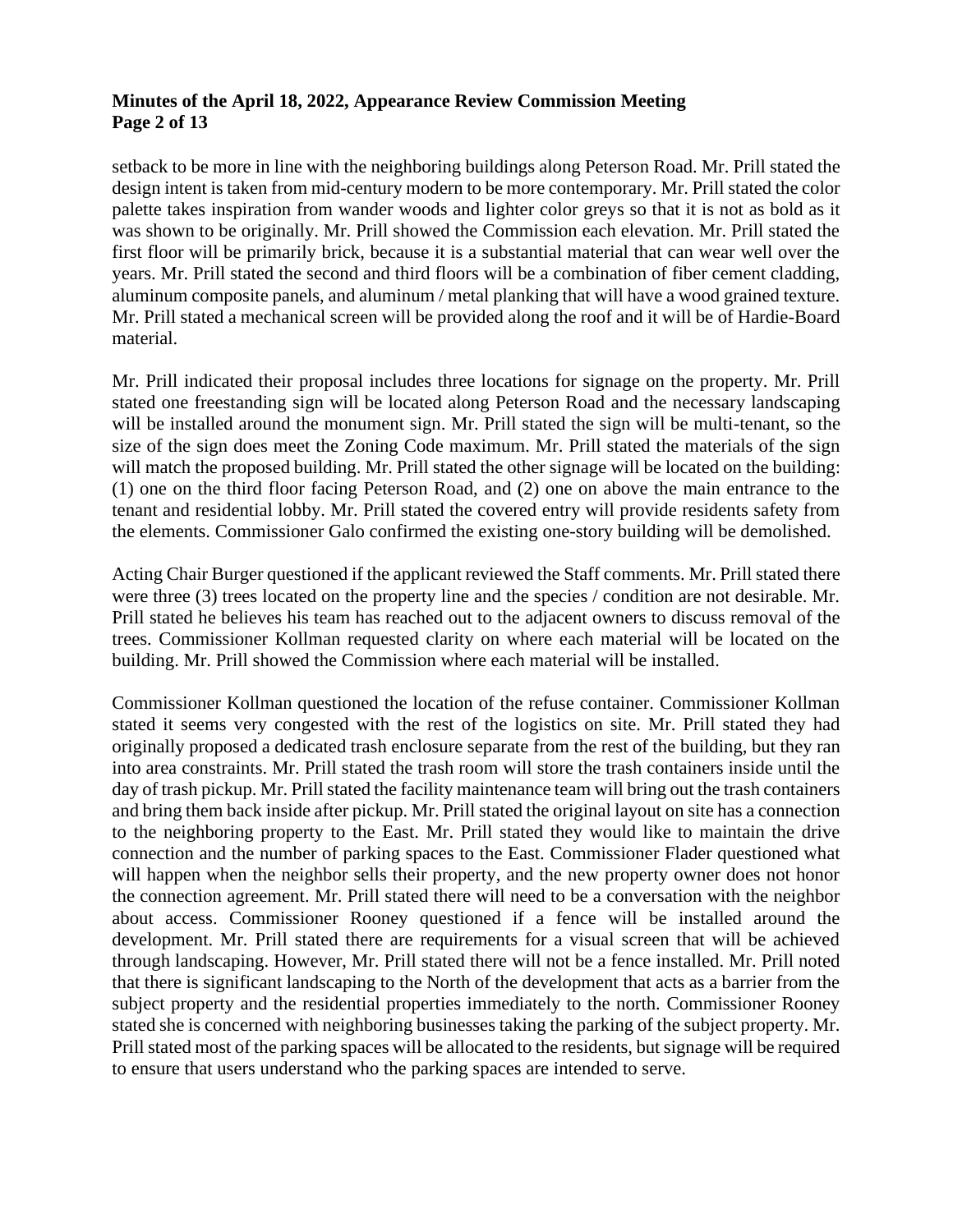### **Minutes of the April 18, 2022, Appearance Review Commission Meeting Page 3 of 13**

Commissioner Kollman questioned if additional information has been provided with the updated Site Lighting. Mr. Prill stated an updated Photometric Plan has been completed and the foot candles meet the requirements set forth in the Zoning Code. Commissioner Flader noted the Plant Palette in the Landscape Plan does not include "TO". Mr. Prill stated they have not received a response from the Landscape Architect on the specific specimen but noted it will be a shrub based on the designation. Mr. Prill stated another amenity for the development is a continuous walking path around the building that will also include a grill station, outdoor terrace, raised vegetation bed, and benches for seating.

Commissioner Rooney requested more information on the CPAH wall sign location. Mr. Prill stated the proposed location is setback on the Third Floor of the South Elevation. Mr. Prill stated they believe the wall sign will blend in nicely with the surroundings, as it is setback further from the roadway and the wall. Acting Chair Burger questioned if any of the signage will be illuminated. Mr. Prill confirmed there will be no illumination on any of the signage, however, they might consider an exterior light source shining towards the CPAH wall sign.

Commissioner Kollman applauded the changes from the previous meeting. Commissioner Kollman noted he is concerned with the traffic congestion that will occur near the front entranceway. Commissioner Kollman stated it could be a lot with drop offs, deliveries, and vehicles. Commissioner Kollman questioned if the size of the signage is compliant. Mr. Sandine stated the size of the signage is permitted; however, the Sign Code does not permit for the Wall Sign to be located on the third floor and disconnected from their tenant space. Commissioner Rooney stated she is not in favor of having the CPAH signage on the third floor, as it gives off an "office-building" appearance. Commissioner Rooney stated she likes how the CPAH sign is not illuminated. Mr. Prill stated they have a few other locations in mind for the CPAH sign and these can be discussed further. Commissioner Flader stated the building looks great and the landscaping looks phenomenal, but the scope of the project seems to stem on the use of neighboring properties. Commissioner Flader stated that if the property from the East decides they no longer want an access drive, then it can cause issues for the subject property. Mr. Anthony stated the overhang is high enough to allow for emergency vehicles and garbage trucks. Mr. Prill reiterated that the Commission is concerned with the circulation of traffic on site. Mr. Prill stated it is the subject properties intention to have the connections remain between this property and the neighbor properties. Commissioner Flader suggested having their own circulation pattern for residents and other individuals. Commissioner Flader questioned where residents will park with their moving truck when moving into their space. Mr. Prill stated they will utilize the loading space and work with an accessible loading dock. Acting Chair Burger stated she agrees with Commissioner Flader about having a separate site circulation pattern for residents and larger vehicles.

Commissioner Haug stated he believes the "TO" designation on the Landscape Plan refers to an evergreen shrub that is slightly mixed up with the "TT" designation. Commissioner Haug stated the plantings along Peterson Road appear to be within an easement with a sanitary sewer. Commissioner Haug questioned if the depth of the sanitary sewer is known and whether there are restrictions on planting certain plant sizes within the utility easement. Mr. Prill stated he will follow-up with the Landscape Architect and Civil Engineer on whether the plantings are permitted in the easement. Commissioner Haug stated a few plant species might need more consideration,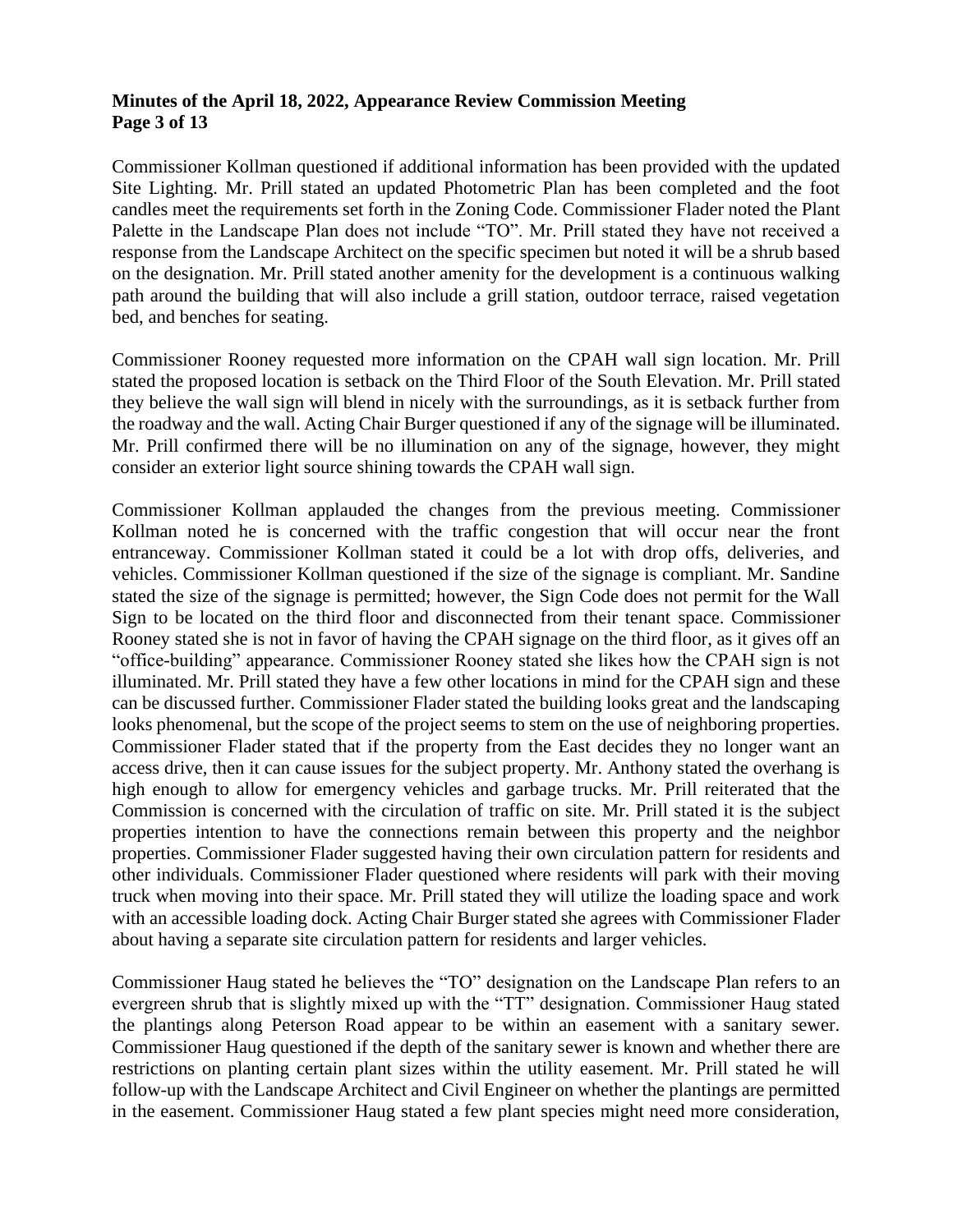## **Minutes of the April 18, 2022, Appearance Review Commission Meeting Page 4 of 13**

such as the two Serviceberry's in front of the freestanding sign. Commissioner Haug stated the trees will eventually block the freestanding sign from all westbound traffic. Commissioner Haug stated the White Pine Evergreen is very sensitive to salt spray, while the Arborvitae are also sensitive to salt spray. Commissioner Haug stated alternative species might be better suited at this location. Commissioner Haug stated he understands the intention to meet the Zoning Code, but some of the plantings are in inappropriate areas. Commissioner Haug noted the Black Spruce Tree is only planted a few feet from the walking path, which might not be a great location. Commissioner Haug suggested Junipers that are more tolerant to salt spray and could be a better fit along Peterson Road.

*Commissioner Kollman made a motion, seconded by Commissioner Hartshorne, to recommend the Plan Commission/Zoning Board of Appeals approve the application for new building facades, landscaping, lighting, and signage at 500 Peterson Road, subject to the following conditions: (1) Relocate the proposed wall sign from the Third Floor to the First Floor, and (2) Revise the "Landscape Plan – Plant Palette" and the plantings along Peterson Road.* 

*Motion carried 7 - 0.*

## **NEW BUSINESS:**

### **ARC 22-14 John Kapoor, Applicant. 708 N. Milwaukee Avenue**

#### **Request is for new fencing and guardrail.**

Mr. John Kapoor presented the proposed fencing for 708 N. Milwaukee Avenue. Mr. Kapoor stated the scope of work includes installing a matching fence adjacent to the existing fence that separates the subject property from the house structure. Mr. Kapoor stated the fence appears to have been broken off beforehand, so this will be an easy fix for that area. Commissioner Galo questioned how much of the fence has broken off the rest of the fence. Mr. Kapoor estimated about six (6) feet. Mr. Kapoor stated there is a second request to continue that section of fencing around the vacant lot in the rear corner of the property. Mr. Kapoor described the vacant lot as being undeveloped with a downward sloping incline and is unkept (weeds, broken branches, glass). Mr. Kapoor stated the soil remains damp and slippery, which is a safety concern for those traversing through the area. Mr. Kapoor noted several people have fallen trying to traverse this lot. Mr. Kapoor stated the proposed fence will be a back-to-back fence around the vacant lot that will provide a pleasing cosmetic uplift to the parking lot and address any safety concerns. Mr. Kapoor stated it will be a beige color fence, six (6) feet high, with 2-inches above the ground for proper drainage. Mr. Kapoor stated none of the fencing will be seen from Milwaukee Avenue.

Commissioner Galo questioned how someone will access the adjacent property if the fence is installed. Mr. Kapoor stated there will not be access to the property. Commissioner Galo confirmed that there will be no access to this property and a fence will be installed around it. Commissioner Galo questioned the ownership of that parcel. Mr. Kapoor stated the intention of fencing off the vacant land is to prevent people from going onto the vacant land.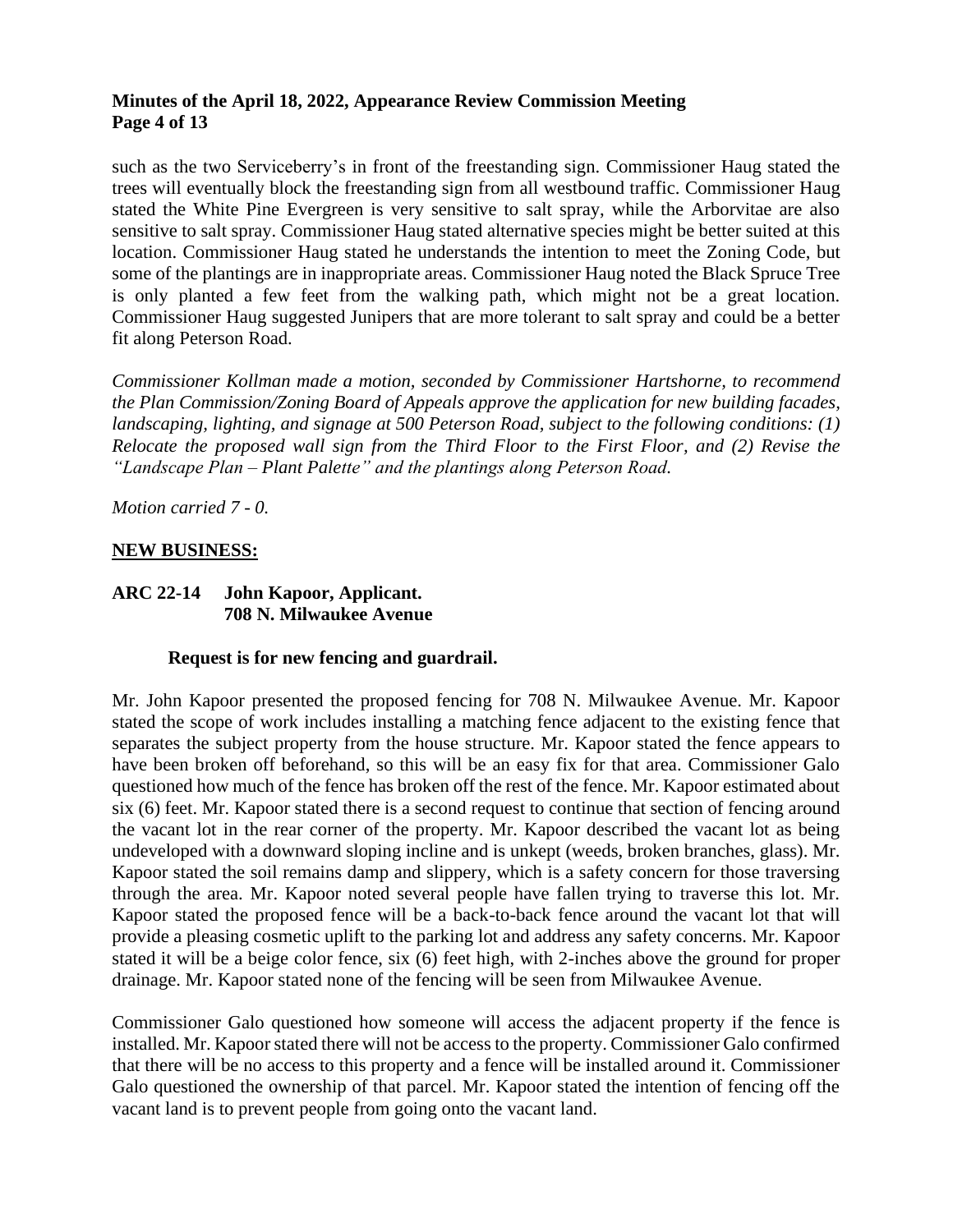## **Minutes of the April 18, 2022, Appearance Review Commission Meeting Page 5 of 13**

Commissioner Flader questioned the installation of the guard rail. Mr. Kapoor stated there is a proposal to install a galvanized guard rail on the east side of the Newberry entrance to be symmetrical. Mr. Kapoor stated it will be a cosmetic uplift. Commissioner Galo questioned ownership of the vacant parcel. Mr. Sandine stated the Village of Libertyville owns the vacant parcel. Commissioner Galo questioned the Village's intention for the property. Mr. Sandine stated he is unsure of the Village's intention, but it can be discussed at the Village Board meeting.

Commissioner Flader stated the parcel might be accessed off the parking lot on School Street. Commissioner Galo noted the grade change will cause issues for pedestrians. Commissioner Flader questioned if there are landscaping requirements for headlights for the installation of the guard rail. Mr. Sandine stated the applicant is not reconstructing the parking area so the requirements for headlight screening does not apply. Commissioner Kollman questioned where the water goes after it is drained from the retaining wall. Commissioner Galo questioned how far the property extends beyond the existing fence. Mr. Kapoor stated the property extends a little bit further towards the East. Commissioner Kollman noted a Staff Comment indicates the asphalt extends right to the property line and it will affect the wheel stop locations. Mr. Kapoor stated the wheel stops will be adjusted to accommodate the fence location. Mr. Kapoor stated the fence will be at least three inches into the subject property.

*Commissioner Galo made a motion, seconded by Commissioner Flader, to recommend the Village Board of Trustees approve the proposed fencing at 708 N. Milwaukee Avenue, in accordance with the plans submitted.*

*Motion carried 7 - 0.*

# **ARC 22-15 SignX Co., Authorized Agent for Platinum Owner IL LLC. 801 Technology Way**

# **Request is for new signage.**

Mr. Andy Synek, authorized agent with SignX Co., presented the proposed signage for 801 Technology Way. Mr. Synek stated the scope of work includes removing the existing "FLEX" sign and replacing it with an "Aptar" sign. Mr. Synek stated the proposed signage is nonilluminated architectural type reverse channel letters.

*Commissioner Flader made a motion, seconded by Commissioner Galo, to recommend the Village Board of Trustees approve the application for new signage at 801 Technology Way, in accordance with the plans submitted.*

*Motion carried 7 - 0.*

# **ARC 22-16 SignX Co., Authorized Agent for Platinum Owner IL LLC. 901 Technology Way**

**Request is for new signage.**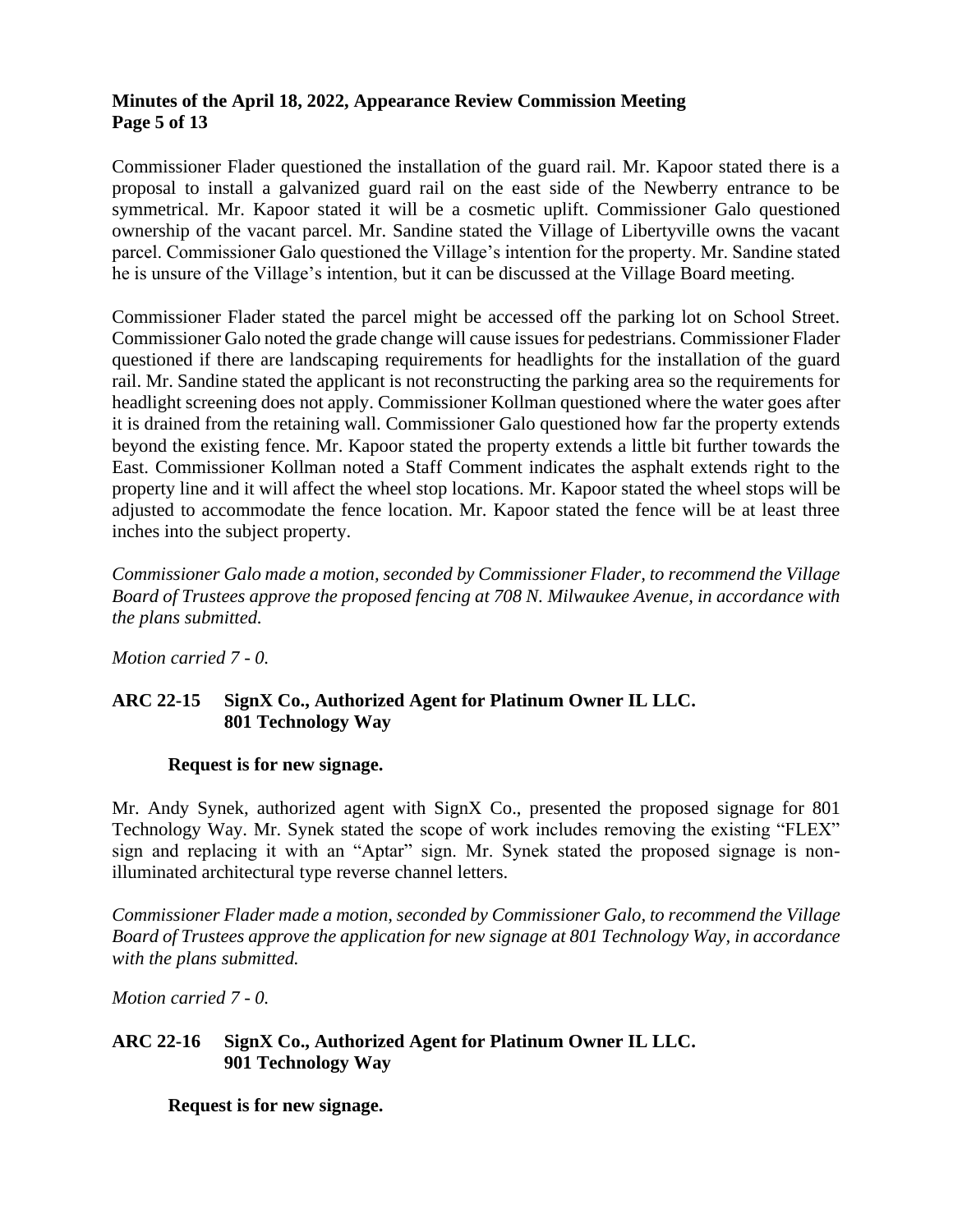### **Minutes of the April 18, 2022, Appearance Review Commission Meeting Page 6 of 13**

Mr. Andy Synek, authorized agent with SignX Co., presented the proposed signage for 801 Technology Way. Mr. Synek stated the scope of work includes removing the existing "FLEX" sign and replacing it with an "Aptar" sign. Mr. Synek stated the proposed signage is nonilluminated architectural type reverse channel letters.

*Commissioner Kollman made a motion, seconded by Commissioner Flader, to recommend the Village Board of Trustees approve the application for new signage at 901 Technology Way, in accordance with the plans submitted.*

*Motion carried 7 - 0.*

## **ARC 22-17 Image360 Gurnee, Authorized Agent for Dr. David Honey. 1441 N. Milwaukee Avenue**

## **Request is for new signage.**

Mr. Dennis DuBois, authorized agent with Image360 Gurnee, presented the proposed signage for 1441 N. Milwaukee Avenue. Mr. DuBois stated the proposed signage is slightly different than the initial approval. Mr. DuBois stated the location will be the same as what was initially reviewed and approved. Commissioner Flader questioned if the letters are the only aspect that will be illuminated. Mr. DuBois stated the letters, the address, and the honeycomb logo will be illuminated through routed-channel letters. Mr. DuBois stated there is a secondary tenant panel underneath the proposed "Honey Dental" tenant panel. Mr. DuBois stated the secondary tenant panel will be aluminum until a tenant has been identified for the space. Commissioner Kollman questioned how the wall sign will be illuminated. Mr. DuBois stated the wall sign will have fabricated, stainless steel with LED panels in the back to produce a halo effect. Mr. DuBois stated the "Family Dental" is non-illuminated.

*Commissioner Kollman made a motion, seconded by Commissioner Hartshorne, to recommend the Village Board of Trustees approve the application for new signage at 1441 N. Milwaukee Avenue, in accordance with the plans submitted.*

*Motion carried 7 - 0.*

# **ARC 22-18 Image Signs, Authorized Agent for Leonardi Enterprises LLC. 416 S. Milwaukee Avenue**

#### **Request is for new signage.**

Mr. Bob Baker, authorized agent for Image Signs, presented the proposed signage for 416 S. Milwaukee Avenue. Mr. Baker stated they have reviewed the Staff Report and made changes to the freestanding sign so that only the letters are illuminated. Mr. Baker stated the sign will be setback from the sidewalk, as indicated by the Staff Report. Acting Chair Burger stated other comments included the necessity for landscaping at the base of the sign and the raceway of the wall sign to match the principal business façade. Mr. Baker stated the site is sufficiently landscaped and the raceway will match the principal business façade. Commissioner Kollman questioned if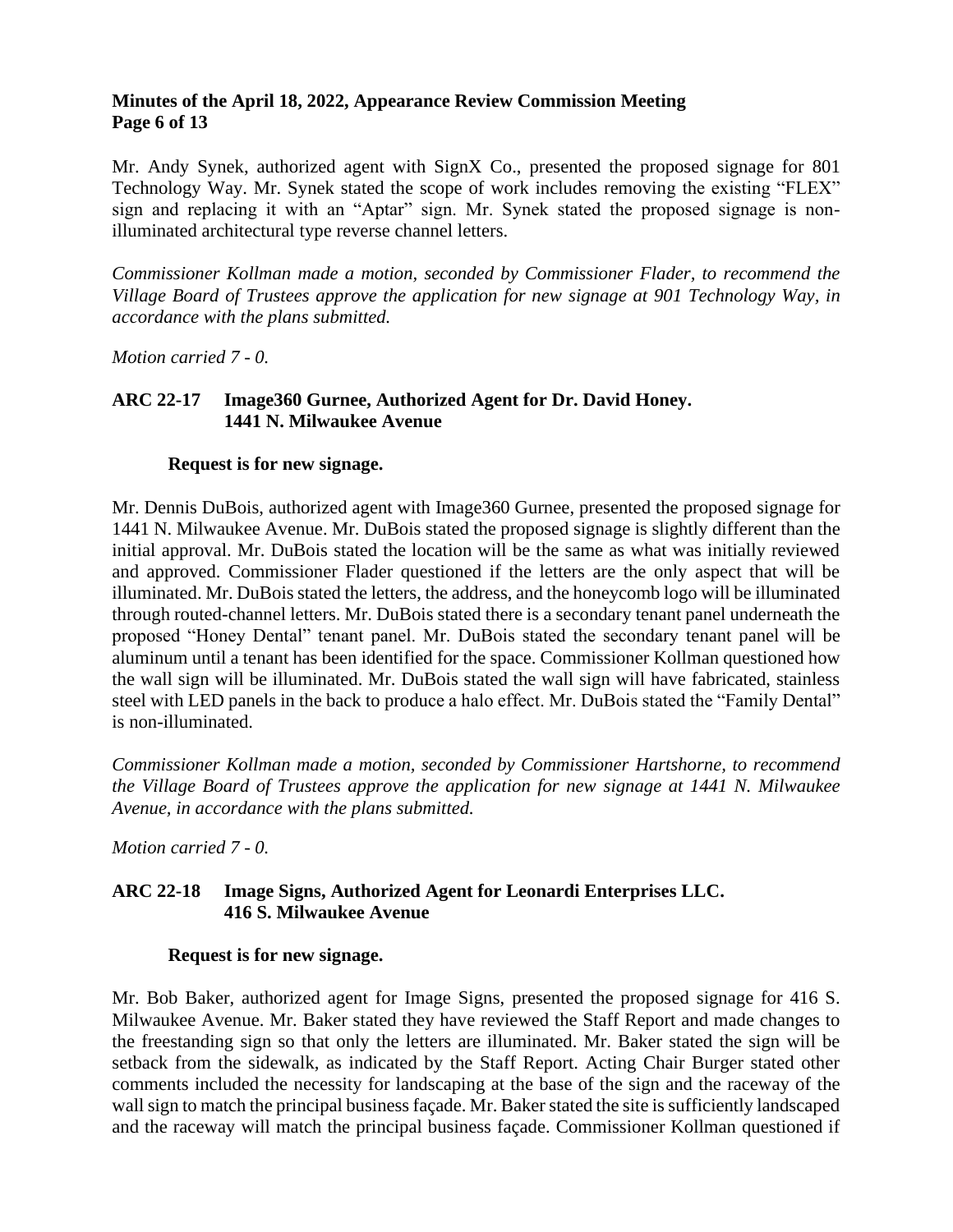## **Minutes of the April 18, 2022, Appearance Review Commission Meeting Page 7 of 13**

there will be landscaping at the base of the sign. Mr. Sandine stated the Sign Code does require landscaping immediately at the base of the sign, such as a mixture of perennials, evergreen shrubs, and grasses. Mr. Baker stated they are willing to work with Staff on a plan that meets the requirements.

*Commissioner Kollman made a motion, seconded by Commissioner Rooney, to recommend the Village Board of Trustees approve the application for new signage at 416 S. Milwaukee Avenue, subject to the following condition: (1) The applicant provide at least 24 SF of landscaping at the base of the sign.* 

*Motion carried 7 - 0.*

# **ARC 22-19 Sign Center, Authorized Agent for Wynkoop Holdings LLC. 312 Peterson Road**

#### **Request is for new signage.**

Ms. Jennifer Boenzi, authorized agent with Sign Center, presented the proposed signage for 312 Peterson Road. Ms. Boenzi stated the scope of work is for back-lit halo letters in three lines. Commissioner Kollman requested clarity based on the Staff Comments. Ms. Boenzi stated it will look terrible on two lines and it looks much nicer on three lines. Ms. Boenzi stated the design of the sign will look better with the height of the building. Ms. Boenzi stated the style does not change the square footage.

*Commissioner Flader made a motion, seconded by Commissioner Galo, to recommend the Village Board of Trustees approve the application for new signage at 312 Peterson Road, in accordance with the plans submitted.*

*Motion carried 7 - 0.*

# **ARC 22-20 Aaron Hering, Authorized Agent for Ashyana LLC Libertyville Management. 147 N. Milwaukee Avenue**

#### **Request is for new signage.**

Mr. Aaron Hering, authorized agent for Signarama-Libertyville, presented the proposed signage for 147 N. Milwaukee Avenue. Mr. Hering stated the scope of work includes two sets of front-lit channel letters, one on the west side (parking lot) and one on the east side (Milwaukee Avenue). Mr. Hering stated there is existing electrical from previous signs at both locations. Commissioner Kollman questioned if these will replace existing signs. Mr. Hering stated these signs have been removed a few years ago. Acting Chair Burger questioned if previous tenants had their signage on the angle facing southeast. Mr. Hering stated that is another possible location, but it is not preferred by the tenant.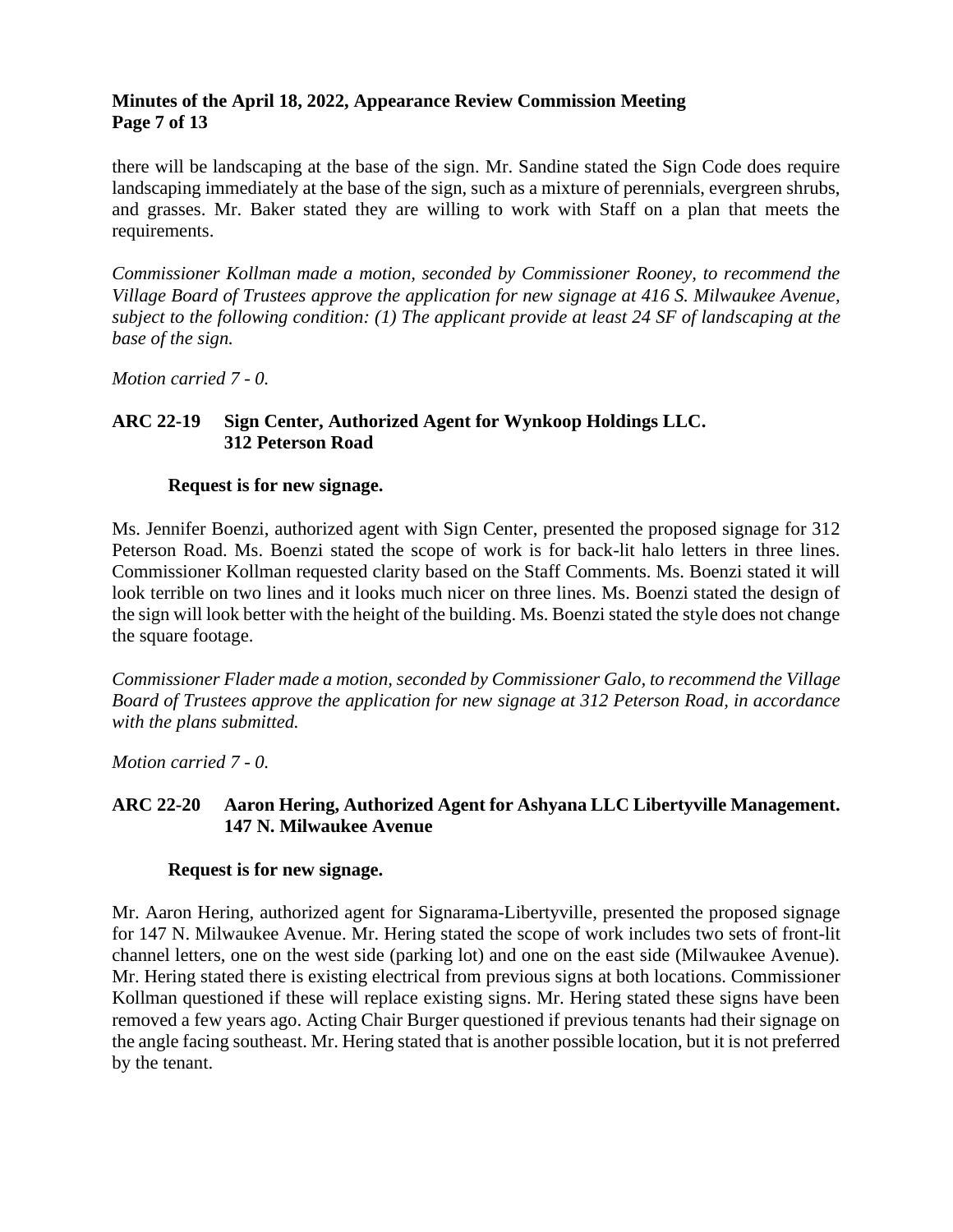### **Minutes of the April 18, 2022, Appearance Review Commission Meeting Page 8 of 13**

*Commissioner Kollman made a motion, seconded by Commissioner Hartshorne, to recommend the Village Board of Trustees approve the application for new signage at 147 N. Milwaukee Avenue, in accordance with the plans submitted.* 

*Motion carried 7 - 0.*

### **ARC 22-21 Strang, Inc., Authorized Agent for Michael Reiter. 1402 N. Milwaukee Avenue**

#### **Request is for new building facades.**

A representative for the applicant did not appear before the Commission to discuss this project. Instead, Mr. Christopher Sandine explained the applicant revised their plans from February 2022 to accommodate budget constraints. Mr. Sandine reminded the Commission that their previous plan included removing the barrel roof, extending the height of the structure five (5) feet, and painting the structure with brand colors. Mr. Sandine stated the new proposal is to paint the structure with brand colors and provide new windows on the front façade along Milwaukee Avenue. Mr. Sandine stated there were several smaller (thinner) windows that will be removed in favor of three larger (wider) windows.

*Commissioner Galo made a motion, seconded by Commissioner Rooney, to recommend the Village Board of Trustees approve the application for new building facades at 1402 N. Milwaukee Avenue, in accordance with the plans submitted.*

*Motion carried 7 - 0.*

## **ARC 22-22 Advocate Condell Medical Center, Applicant. 801 S. Milwaukee Avenue**

#### **Request is for new building facades.**

Mr. George Franceschina, authorized agent for Advocate Condell Medical Center, presented the proposed building facades for 801 S. Milwaukee Avenue. Mr. Franceschina stated the scope of work includes providing a weather canopy for Staff along Cleveland Avenue. Mr. Franceschina stated this canopy improvement will cover their dumpsters and compactors. Mr. Franceschina stated the canopy will be a simple-steel structure with six, two columns and fascia to match the existing. Commissioner Kollman questioned if there is lighting inside the canopy. Mr. Franceschina stated there will be four (4) lights tucked into the fascia. Commissioner Galo confirmed there will be no signage.

*Commissioner Galo made a motion, seconded by Commissioner Flader, to recommend the Village Board of Trustees approve the application for new building facades at 801 S. Milwaukee Avenue, in accordance with the plans submitted.* 

*Motion carried 7 - 0.*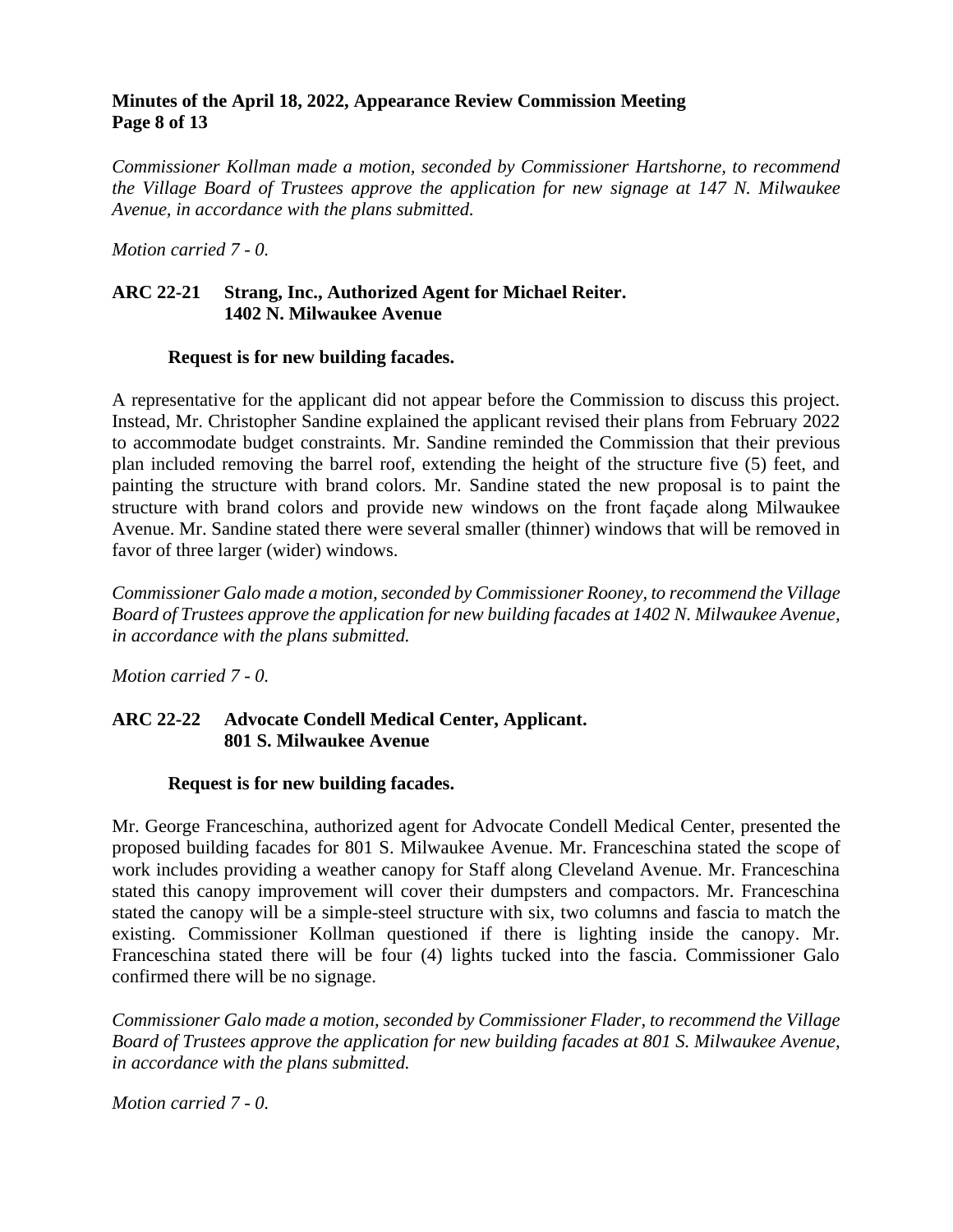### **Minutes of the April 18, 2022, Appearance Review Commission Meeting Page 9 of 13**

### **ARC 22-23 Libertyville Ridge Condominium Association, Applicant. Libertyville Ridge Condominiums (Briarwood Lane, Spruce Court, Garfield Avenue).**

#### **Request is for new building facades.**

Ms. Joan Sheldon and Mr. Mike Herchenbach, authorized agents for Libertyville Ridge Condominium Association, presented the proposed building facades for the Libertyville Ridge Condominiums (Briarwood Lane, Spruce Court, Garfield Avenue). Ms. Sheldon stated the scope of work is to remove the existing stucco and replace with vinyl siding throughout the complex. Ms. Sheldon stated there are three reasons for the change: (1) the existing structures are rotting (there are 21 buildings), (2) water is leaking inside the structures and endangering the integrity of the buildings, and (3) the cost of materials and supplies is increasing every year, which significantly increases the costs of homeowner association fees. Ms. Sheldon stated they are intending to extend the life of the buildings that were constructed in 1978. Ms. Sheldon stated she understands the desire to keep the half-timbering Tudor style. However, Ms. Sheldon stated the cost to maintain that appearance is significantly increasing and the existence of that style is compromising the integrity of the building. Ms. Sheldon provided the Commission with photographs of how the condominiums have changed over time. Ms. Sheldon stated they identified that the stucco is rotting, and it has been gradually replaced with Hardie-Board siding. Ms. Sheldon stated the wood-trim boards have not changed, but they are rotted, and water is getting behind the Hardie-Board. Mr. Herchenbach stated each building will need to be stripped of their wooden trim boards, wrapped, and installed with new siding. Mr. Herchenbach stated they are trying to prevent damage. Ms. Sheldon stated the vinyl siding will be maintenance friendly, while the light color will be resistant to fading and deterioration. Ms. Sheldon stated they have discussed these changes with their community and many of their residents provided input on the project. Ms. Sheldon stated they did look at other alternatives, but the prices are significantly higher. Ms. Sheldon stated they are considering the .46-gauge vinyl in Herringbone (color). Ms. Sheldon stated the roof and downspouts are not changing, so the challenge was to decide on a color that complements the existing features. Ms. Sheldon provided the Commission with an example of the Herringbone siding (color). Ms. Sheldon stated it will be a greyer beige versus a yellow beige. Ms. Sheldon noted how there will be new light fixtures on each townhome, along with new four-inch letters that showcase the addresses for each unit. Ms. Sheldon stated she understands the Tudor-style, but noted the roofs are flatter and are not the typical Tudor-style. Ms. Sheldon reiterated the buildings will have the same brick, same gutters, and same fascia will be on the building.

Acting Chair Burger questioned what will happen with the garage doors. Ms. Sheldon stated new garage doors have been installed, but they have not been painted. Ms. Sheldon stated they will look to paint the garage doors in a way that blends with the new vinyl. Ms. Sheldon stated they will not be repainted red. Acting Chair Burger questioned the exposure on the siding. Ms. Sheldon stated it will be four-inch. Acting Chair Burger stated she is indifferent on the Tudor-style change but noted other single-family residences in the neighborhood traditionally went with a thicker exposure on their replacement siding. Mr. Herchenbach stated the lower roof will tend to do well with the thinner vinyl. Commissioner Kollman questioned if changes will be made to the windows. Ms. Sheldon stated there are two different windows on the building, but the homeowner cannot be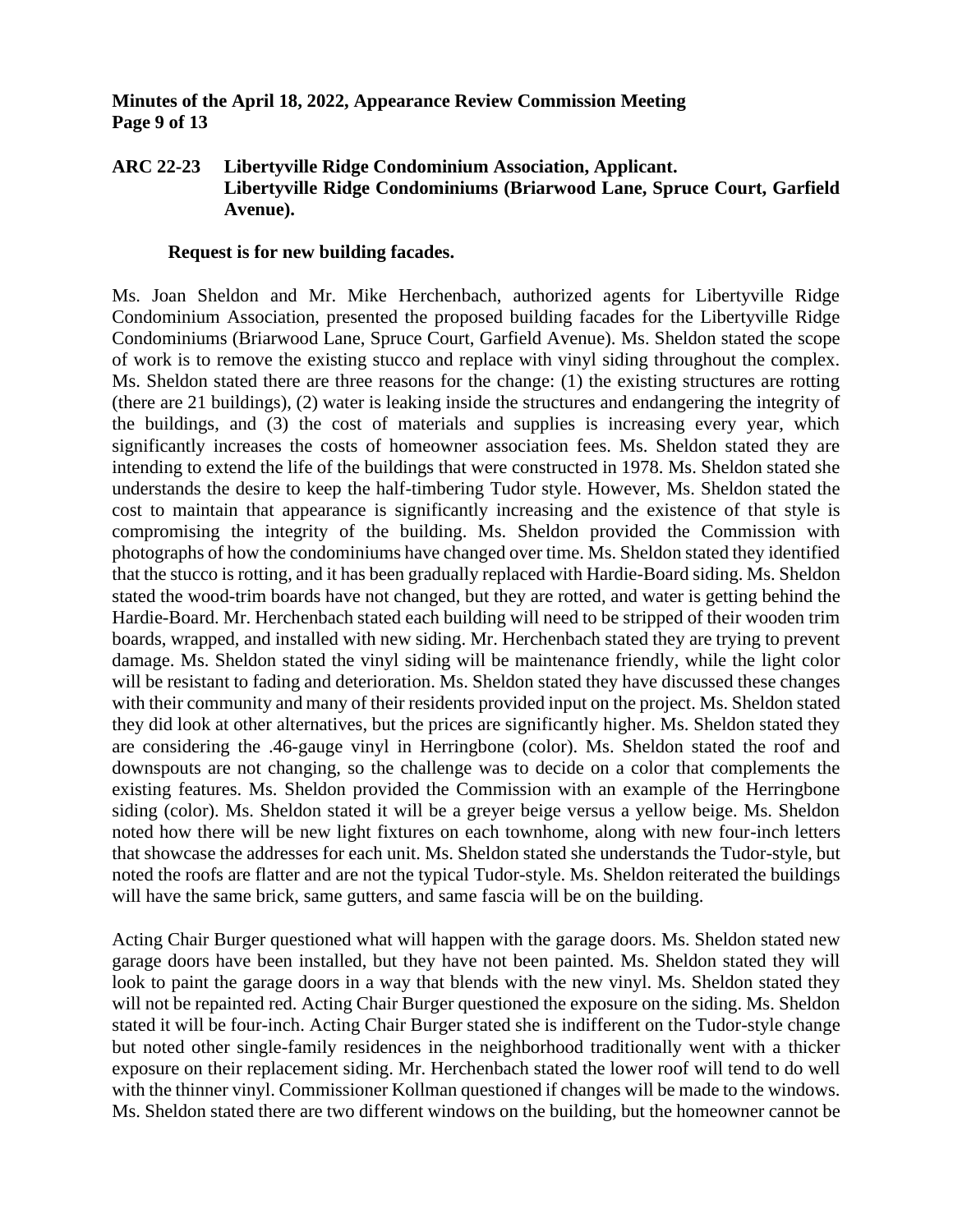## **Minutes of the April 18, 2022, Appearance Review Commission Meeting Page 10 of 13**

forced to change them. Commissioner Kollman confirmed the window frames will be wrapped with aluminum. Commissioner Kollman questioned if every building will be fixed with the new vinyl. Mr. Herchenbach stated every unit will be fixed, including what was recently fixed over the past year. Ms. Sheldon stated Apex will take about eight (8) days to complete each building and will make sure each one flows. Mr. Herchenbach stated he will be on site all the time as the construction managers to ensure the project is being completed. Commissioner Galo confirmed the residents know about the changes. Ms. Sheldon stated there has been significant information sent out about the project. Commissioner Kollman stated it will be important for the flashing to be secure underneath the low roofs to avoid water from entering behind the trim boards.

*Commissioner Hartshorne made a motion, seconded by Commissioner Flader, to recommend the Village Board of Trustees approve the application for new building facades at the Libertyville Ridge Condominiums (Briarwood Lane, Spruce Court, Garfield Avenue), in accordance with the plans submitted.*

*Motion carried 7 - 0.*

# **ARC 22-24 Tala Coffee Roasters, Applicant. 834 Liberty Drive**

## **Request is for new building facades, landscaping, and signage.**

Ms. Joanna Tong and Mr. Ryan Hickman, authorized agents for Tala Coffee Roasters, presented the proposed building facades, landscaping, and signage for 834 Liberty Drive. Ms. Tong stated their space on Liberty Drive was opened in June 2017 as a roastery for their business. Ms. Tong stated there are three units in the building and they have two of the three units. Ms. Tong stated they are interested in taking over the final unit to add a commercial kitchen, training lab, and tasting room that serves fresh coffee to local residents. Ms. Tong stated the building is in the I-3 Zoning District, which requires special approvals before moving into the space. Ms. Tong stated they currently have a café in Highwood, and they are excited to have an opportunity to expand their business in Libertyville. Mr. Hickman stated he has roots in Libertyville as he worked at Rosati's Pizza on the corner of Winchester Road and Milwaukee Avenue. Mr. Hickman stated he sold that business to work towards Tala Coffee Roaster. Mr. Hickman stated they would like to provide a brewery-type feel, where you can see into the roasting process from the café. Mr. Hickman stated this is their home location for shipping their product throughout the United States.

Mr. Hickman stated the signage and building improvements will really enhance the look of the building. Ms. Tong stated their location may cause some issues in attracting customers, but they know there is a strong, local customer base. Ms. Tong stated they would like to have a sense of presence as people arrive to their location. Ms. Tong noted the industrial nature and dead-end makes it a unique location that does not have a lot of visibility. Mr. Hickman noted there is great visibility from travelers along the Metra train. Ms. Tong stated a lot of the landscaping is overgrown and the changes will improve the situation. Ms. Tong stated they would like to paint the reddish-brown their "Tala Blue" color, while adding a logo to the front of the building. Mr. Hickman stated the logo will be a vinyl material that can be adhered to the brick. Mr. Hickman stated the white and blue will also be a vinyl-wrap instead of a permanent paint on the brick. Mr.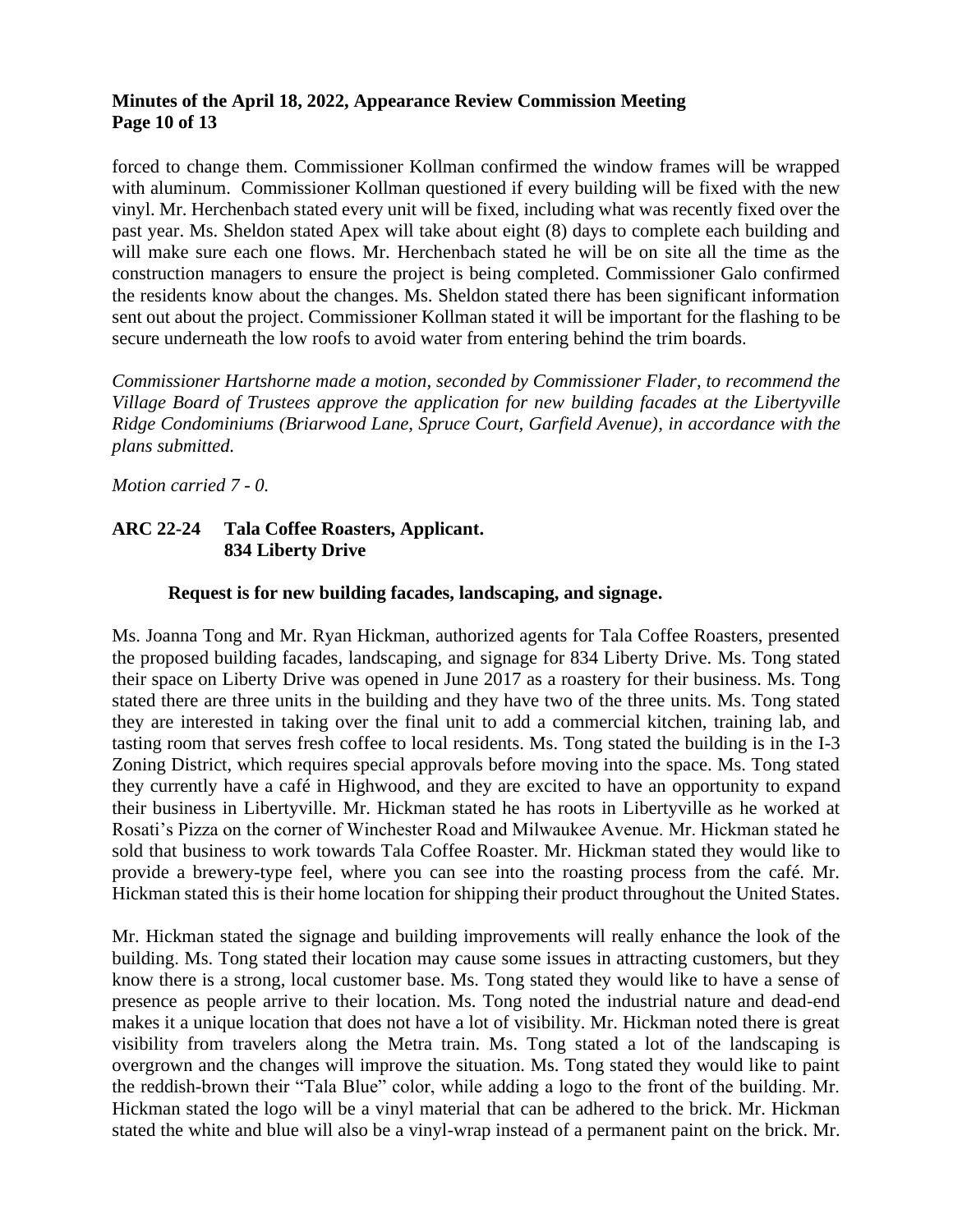## **Minutes of the April 18, 2022, Appearance Review Commission Meeting Page 11 of 13**

Hickman stated the landscaping would include trimming the hedges and installing hydrangeas, boxwoods, and perennials to provide color and renewed life into the building.

Commissioner Kollman questioned if there is any pedestrian access to the site. Ms. Tong stated they do not have any sidewalks in this area; however, people will walk their dogs up-and-down the neighborhood. Mr. Hickman noted there is a path that leads into a larger trail system. Commissioner Kollman stated he thinks this will be a great project and believes the additional logo will be appropriate for this location. Commissioner Galo questioned if the north side has a logo, too. Mr. Hickman stated there is not a logo proposed for the north side of the property. Commissioner Galo suggested a smaller sign on the norther façade to advertise for the Metra riders. Commissioner Kollman questioned how the white vinyl will be adhered to the brick. Mr. Hickman stated it was explained as similar to a vehicle wrap that has a five (5) year lifespan. Acting Chair Burger reviewed the Staff comments with the petitioner. Ms. Tong stated the size of the signage was designed to be scaled proportionally onto the sign. Commissioner Kollman noted the mass of the letters is much less than what the Zoning Code calculates. The rest of the Commission noted they have no issues with the design.

*Commissioner Hartshorne made a motion, seconded by Commissioner Kollman, to recommend the Plan Commission/Zoning Board of Appeals approve the application for new building facades, landscaping, and signage at 834 Liberty Drive, in accordance with the plans submitted.* 

*Motion carried 7 - 0.*

# **ARC 22-25 Robert Bleck, Authorized Agent for 939 E. Park Avenue LLC. 939 E. Park Avenue**

#### **Request is for new building facades, lighting, and signage.**

*Commissioner Rooney made a motion, seconded by Commissioner Kollman, to recommend continuance of the application for new building facades, lighting, and signage at 939 E. Park Avenue, until May 16, 2022.* 

*Motion carried 7 - 0.*

# **ARC 22-26 Village of Libertyville, Applicant. 920 Crane Boulevard (Nicholas Dowden Park – South)**

#### **Request is for new building facades, landscaping, and lighting.**

Mr. Harrison Meyer, Senior Project Engineer for the Village of Libertyville, and Ms. Lacey Lawrence, Hitchcock Design Group, presented the proposed building facades, landscaping, and lighting for 920 Crane Boulevard (Nicholas Dowden Park – South). Mr. Meyer stated the scope of work is essentially a stormwater project. Mr. Meyer stated the Master Stormwater Program was adopted by the Village Board last year and this area was identified as a major area of concern. Mr. Meyer stated the scope of work includes excavating the park anywhere from six (6) to ten (10) feet to create a stormwater basin. Mr. Meyer stated the intention is to have stormwater that typically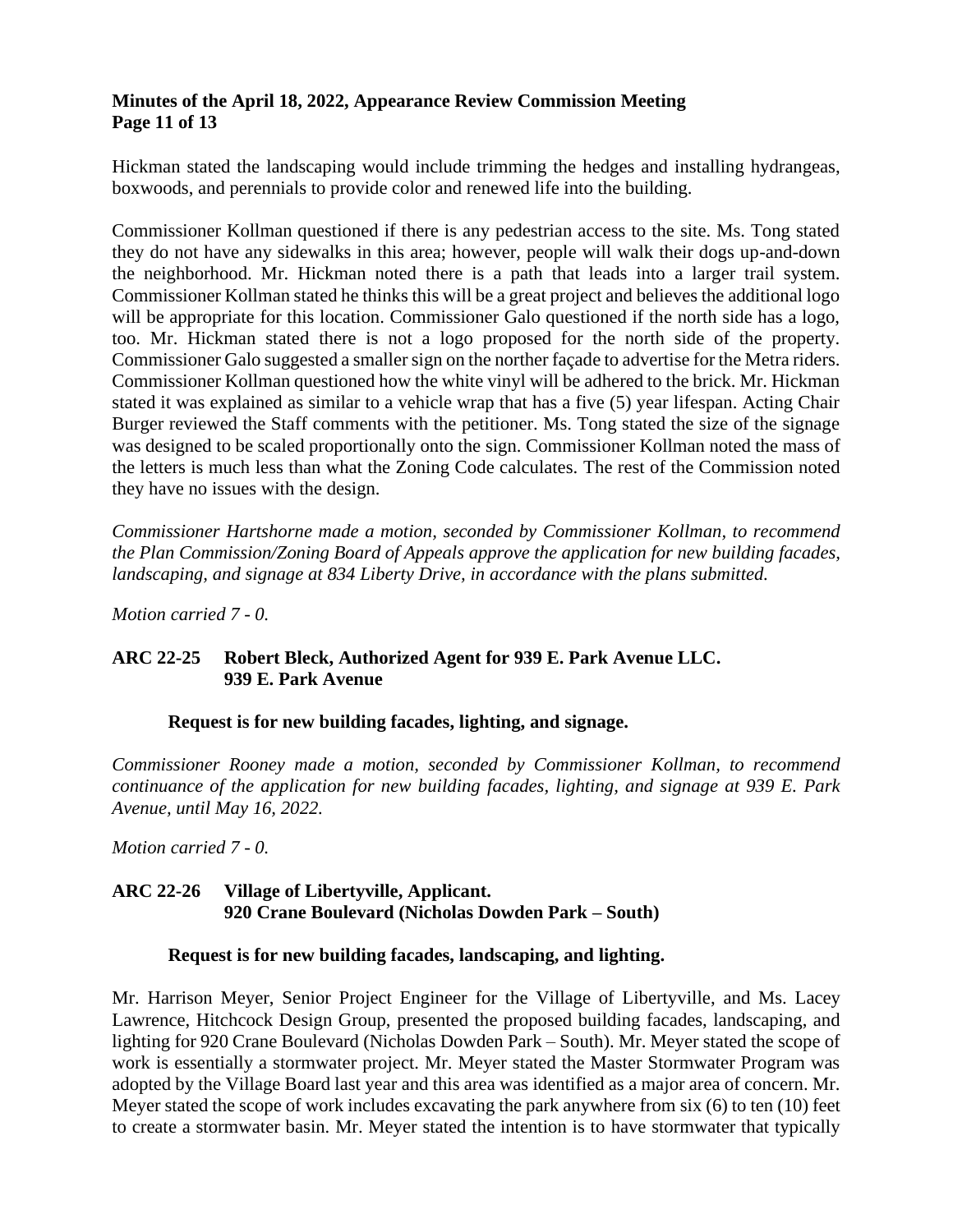### **Minutes of the April 18, 2022, Appearance Review Commission Meeting Page 12 of 13**

flooded homes in the area will be routed to this basin. Mr. Meyer stated there is an existing brick building on site that was constructed by the Libertyville Girls Softball Association. Mr. Meyer stated the excavation will require everything to move, so the brick building will need to be rebuilt in a new location. Mr. Meyer stated the design of the brick pattern will be mirrored with the building on Nicholas Dowden Park – South. Mr. Meyer stated the L-shaped, southeast will be the lower bowl. Mr. Meyer stated the building area will be located outside of the detention basin so it cannot be flooded. Mr. Meyer stated the softball fields should only be flooded in large-scale rain events. Mr. Meyer stated the Site Plan has gone through many iterations between Village Administration, Hitchcock Design Group, and CBBEL. Mr. Meyer stated the proposed design will significantly upgrade the existing facilities. Mr. Meyer stated foundation plantings were added to the proposed structure. Mr. Meyer stated the concrete block will have brick veneer that matches the building across the street on Crane Boulevard. Mr. Meyer stated the batting cages will be a similar style to what is existing, with black netting and a high-tension cable. Mr. Meyer noted the netting will be removed in the off-season. Mr. Meyer noted the thin-brick veneer will be a "Redwood" style that compliments the building across the street. Mr. Meyer discussed the Landscape Plan with the Commission and indicated the Parks Department will maintain the landscaping on site. Mr. Meyer stated the Parks Department wanted to see a variety of plantings, including crabapples and arborvitae.

Commissioner Flader questioned if the detention area will be a turf grass or native plantings. Mr. Meyer stated it will be a turf grass that can double as practice areas. Mr. Meyer stated they will use a sand slit that can allow for water to dry-out faster. Commissioner Galo questioned if the ball fields will be at the same elevation. Mr. Meyer stated the ball fields will be about four (4) to five (5) feet higher than the deepest part of the basin. Mr. Meyer stated there was an effort to have this area available for the softball association. Mr. Meyer noted the fields will be sunken, but they will not flood without a 100-year to 500-year storm event. Mr. Meyer stated the slopes should not adversely affect someone's ability to walk into the basin. Commissioner Kollman questioned if there will be pipes that transfer water out of the neighborhoods and into the basin. Mr. Meyer stated the pipes are in the second phase of work. Commissioner Galo questioned where the water will go from this basin. Mr. Meyer stated it will travel further South towards Charles Brown Park.

Commissioner Kollman questioned whether there will be lighting with the project. Mr. Meyer stated there will be a few wall packs on the building, but the fields will not have lights. Commissioner Kollman noted the building will now feature concessions. Mr. Meyer stated the building will not have water or sewer access. Mr. Meyer stated the drinking fountains and bathrooms are at Nicholas Dowden North. Commissioner Kollman questioned if there will be any signage. Mr. Meyer stated there is no signage proposed at this time.

Commissioner Kollman questioned if the walkways will be concrete. Mr. Meyer stated the ones connecting the fields will be asphalt and the rest will be concrete. Mr. Meyer stated the ramps will be ADA compliant. Commissioner Flader questioned if there will be any railings. Mr. Meyer stated the slopes will meet the ADA requirements, so railings are not required.